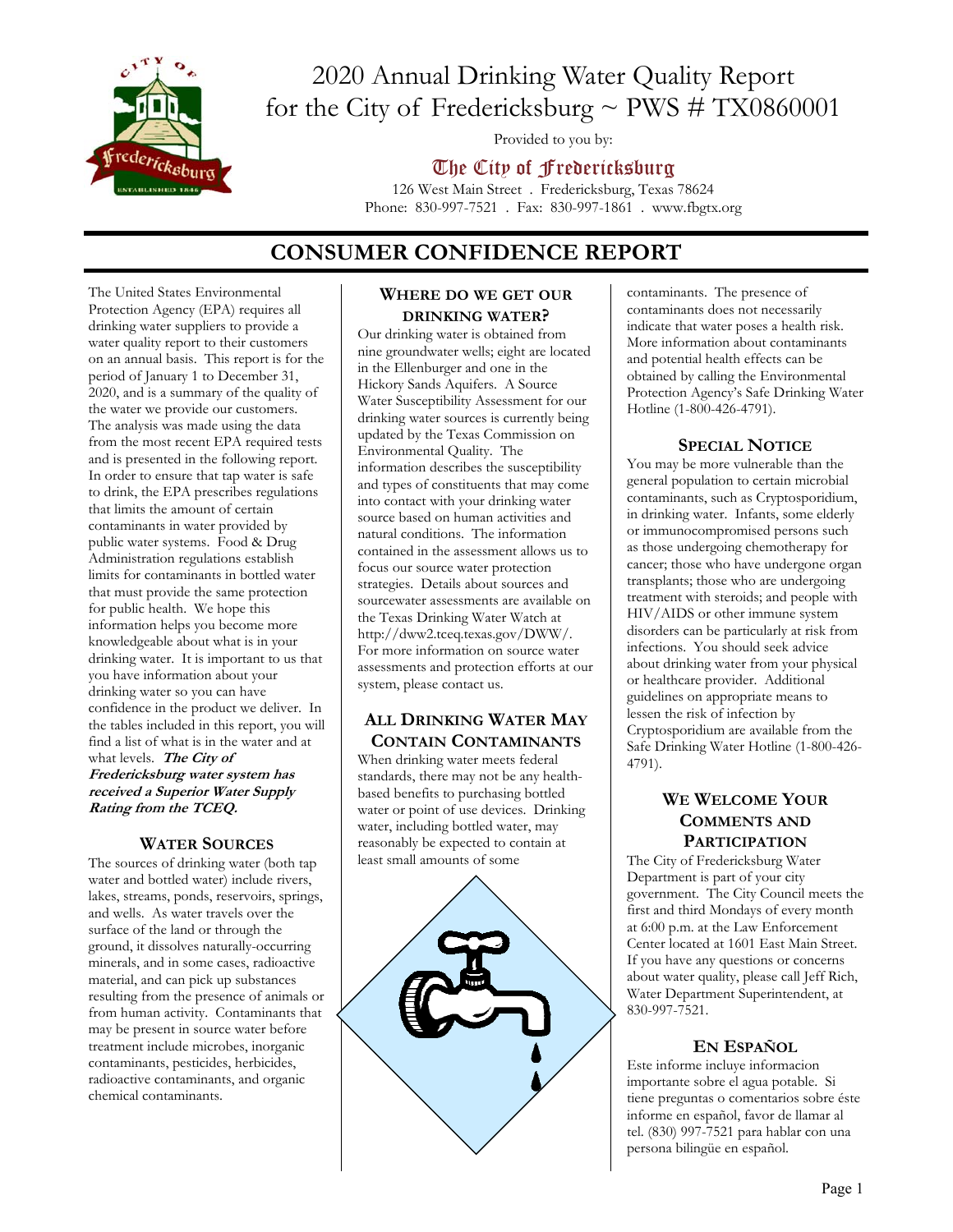## **UNDERSTANDING THE CHARTS**

These tables list all of the federally regulated or monitored contaminants which have been found in your drinking water. The U.S. EPA requires water systems to test for up to 97 contaminants.

#### **Definitions & Abbreviations**

**Maximum Contaminant Level (MCL)** - The highest level of a contaminant that is allowed in drinking water. MCLs are set as close to the MCLGs as feasible using the best available treatment technology.

**Maximum Contaminant Level Goal (MCLG)** - The level of a contaminant in drinking water below which there is no known or expected risk to health. MCLGs allow for a margin of safety.

**Maximum Residual Disinfectant Level (MRDL)** - The highest level of a disinfectant allowed in drinking water. There is convincing evidence that addition of a disinfectant is necessary for control of microbial contaminants.

**Maximum Residual Disinfectant Level Goal (MRDLG)** - The level of a drinking water disinfectant below which there is no known or expected risk to health. MRDLGs do not reflect the benefits of the use of disinfectants to control microbial contamination.

**mrem** - Millirems per year (a measure of radiation absorbed by the body).

**na** - Not applicable.

**NTU** - Nepholometric Turbidity Units. This is the unit used to measure water turbidity.

**Action Level (AL)** - The concentration of a contaminant that, if exceeded, triggers treatment or other requirements that a water system must follow.

**Action Level Goal (ALG)** - The level of a contaminant in drinking water below which there is no known or expected risk to health. ALGs allow for a margin of safety.

**ppm** - milligrams per liter or parts per million - or one ounce in 7,350 gallons of water.

**Avg** - Regulatory compliance with some MCLs are based on running annual average of monthly samples.

**ppb** - micrograms per liter or parts per billion - or one ounce in 7,350,000 gallons of water.

**Treatment Technique (TT)** - A required process intended to reduce the level of a contaminant in drinking water.

**pCi/L** - Picocuries per liter is a measure of radioactivity in water.

**MFL** - million fibers per liter (a measure of asbestos

**ppt** - parts per trillion, or nanograms per liter

**ppq** - parts per quadrillion, or picograms per liter

## **REGULATED CONTAMINANTS DETECTED**

### **Lead & Copper - Tested 2019**

| Substance               | <b>MCLG</b> | Action<br>Level<br>(AL) | 90th<br>Percentile | # of Sites<br>Over<br>Action<br>Level | Violation | <b>Possible Source of Substance</b>                                                                       |
|-------------------------|-------------|-------------------------|--------------------|---------------------------------------|-----------|-----------------------------------------------------------------------------------------------------------|
| Lead <sup>*</sup> (ppb) | $\theta$    | 15                      | 2.8                | $\theta$                              | N         | Corrosion of household plumbing systems; Erosion of natural<br>deposits                                   |
| Copper (ppm)            |             | 1.3                     | 0.129              | $\theta$                              | N         | Erosion of natural deposits; Leaching from wood preservatives;<br>Corrosion of household plumbing systems |

### **\*Additional Health Information for Lead**

If present, elevated levels of lead can cause serious health problems, especially for pregnant women and young children. Lead in drinking water is primarily from materials and components associated with service lines and home plumbing. This water supply is responsible for providing high quality drinking water but cannot control the variety of materials used in plumbing components. When your water has been sitting for several hours, you can minimize the potential for lead exposure by flushing your tap for 30 seconds to 2 minutes before using water for drinking or cooking. If you are concerned about lead in your water, you may wish to have your water tested. Information on lead in drinking water, testing methods, and steps you can take to minimize exposure is available from the Safe Drinking Water Hotline or at http://www.epa.gov/safewater/lead.

## **Disinfectants & Disinfection Byproducts - Tested 2020**

| Contaminant                                | Highest<br>Average<br><b>Detected</b> | Range of Levels<br><b>Detected</b> | <b>MCLG</b>    |     | <b>MCL</b> Violation | <b>Possible Source Of</b><br>Contaminant  |
|--------------------------------------------|---------------------------------------|------------------------------------|----------------|-----|----------------------|-------------------------------------------|
| Haloacetic Acids<br>$(HAA5)$ (ppb)         | 5                                     | $1.2 - 6.5$                        | $\overline{0}$ | -60 | N                    | By-product of drinking water chlorination |
| Total<br>Trihalomethanes<br>$(TThm)$ (ppb) | 19                                    | $2.4 - 25.3$                       | $\overline{0}$ | 80  | N                    | By-product of drinking water chlorination |

\*The value in the Highest Average Detected column is the highest average of all TTHM sample results collected at a location over a year.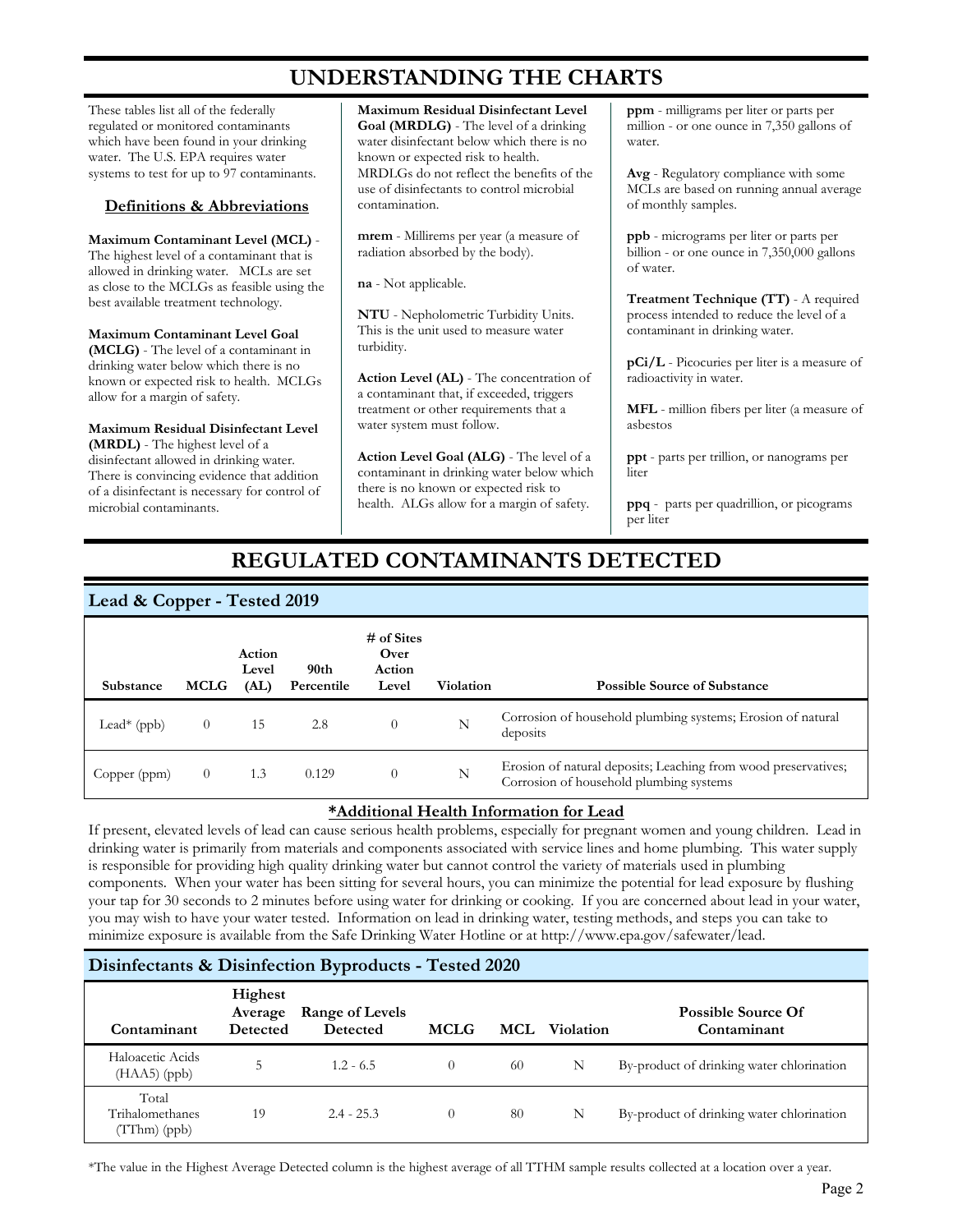## **Coliform Bacteria - Tested in 2020**

| <b>MCLG</b> | Total<br>Coliform Maximum<br>Contaminant Level | Highest $#$ of<br><b>Positive Samples</b>                         | <b>Fecal Coliform or</b><br>E. Coli Maximum<br><b>Contaminant Level</b> | Total $#$ of<br>Positive E. Coli or<br><b>Fecal Coliform</b><br><b>Samples</b> | Violation | Possible<br>Source of<br>Contaminant    |
|-------------|------------------------------------------------|-------------------------------------------------------------------|-------------------------------------------------------------------------|--------------------------------------------------------------------------------|-----------|-----------------------------------------|
|             | 1 positive monthly<br>sample                   | There were no TC detections for<br>this system in this CCR period | positive monthly<br>sample                                              |                                                                                |           | Naturally present in<br>the environment |

#### **Inorganic Contaminants - Tested 2020 unless noted otherwise**

| Contaminant                              | Highest<br>Single<br>Sample | Range of Levels<br>Detected | <b>MCLG</b>    |                | <b>MCL</b> Violation | <b>Possible Source Of</b><br>Contaminant                                                                                        |
|------------------------------------------|-----------------------------|-----------------------------|----------------|----------------|----------------------|---------------------------------------------------------------------------------------------------------------------------------|
| Arsenic (ppm)<br>(Tested 2019)           | 0.002                       | $0 - 0.002$                 | $\Omega$       | 0.1            | N                    | Erosion of natural deposits; Runoff from<br>orchards; Runoff from glass and electronics<br>production wastes                    |
| Barium (ppm)<br>(Tested 2019)            | 0.127                       | $0.107 - 0.127$             | $\overline{c}$ | 2              | N                    | Discharge of drilling wastes; Discharge from<br>metal refineries; Erosion of natural deposits                                   |
| Chromium (ppm)<br>(Tested 2019)          | < 0.01                      | < 0.01                      | 0.1            | 0.1            | N                    | Discharge from steel and pulp mills; Erosion<br>of natural deposits                                                             |
| Fluoride (ppm)                           | 0.83                        | $0.68 - 0.83$               | 4              | $\overline{4}$ | N                    | Erosion of natural deposits; Water additive<br>which promotes strong teeth; Discharge<br>from fertilizer and aluminum factories |
| Nitrate* (ppm)<br>[Measured as Nitrogen] | 2.0                         | $1.48 - 1.53$               | 10             | 10             | N                    | Runoff from fertilizer use; Leaching from<br>septic tanks, sewage; Erosion of natural<br>deposits                               |
| Selenium (ppm)<br>(Tested 2019)          | 0.0054                      | $0.00 - 0.0054$             | 0.05           | 0.05           | N                    | Discharge from petroleum and metal<br>refineries; Erosion of natural deposits;<br>Discharge from mines                          |

#### **\*Nitrate Advisory**

Nitrate in drinking water at levels above 10 ppm is a health risk for infants of less than six months of age. High nitrate levels in drinking water can cause blue baby syndrome. Nitrate levels may rise quickly for short periods of time because of rainfall or agriculture activity. If you are caring for an infant, you should ask advice from your health care provider.

### **Radioactive Contaminants - Tested 6/21/2017 unless noted otherwise**

| Contaminant                                         | Highest<br>Single<br>Sample | Range of Levels<br>Detected | <b>MCLG</b>    |    | <b>MCL</b> Violation | <b>Possible Source Of</b><br>Contaminant |
|-----------------------------------------------------|-----------------------------|-----------------------------|----------------|----|----------------------|------------------------------------------|
| Combined Radium<br>$226/228$ (pCi/L)                | $<$ 1                       | $<$ 1                       | $\Omega$       | 5  | N                    | Erosion of natural deposits              |
| Gross alpha excluding<br>radon & uranium<br>(pCi/L) | 5                           | $3 - 5$                     | $\overline{0}$ | 15 | N                    | Erosion of natural deposits              |
| Gross Beta Particle<br>(pCi/L)                      | 6.8                         | $4.4 - 6.8$                 | $\overline{0}$ | 50 | N                    | Decay of natural and man-made deposits.  |
| Uranium $(ug/l)$                                    | 2.5                         | $1.8 - 2.5$                 | $\theta$       | 30 | N                    | Erosion of natural deposits              |

## **DISINFECTION DATA**

## **Chlorine Residual Disinfectant Level - Tested in 2020**

| Disinfectant            | Level | Level | Average Minimum Maximum<br>Level | <b>MRDL MRDLG Measure</b> | Unit of | Source Of<br>Disinfectant              |
|-------------------------|-------|-------|----------------------------------|---------------------------|---------|----------------------------------------|
| Chlorine Residual, Free | 1.45  | 0.83  | 1.97                             | $\leq 4$                  | ppm     | Disinfectant used to control microbes. |